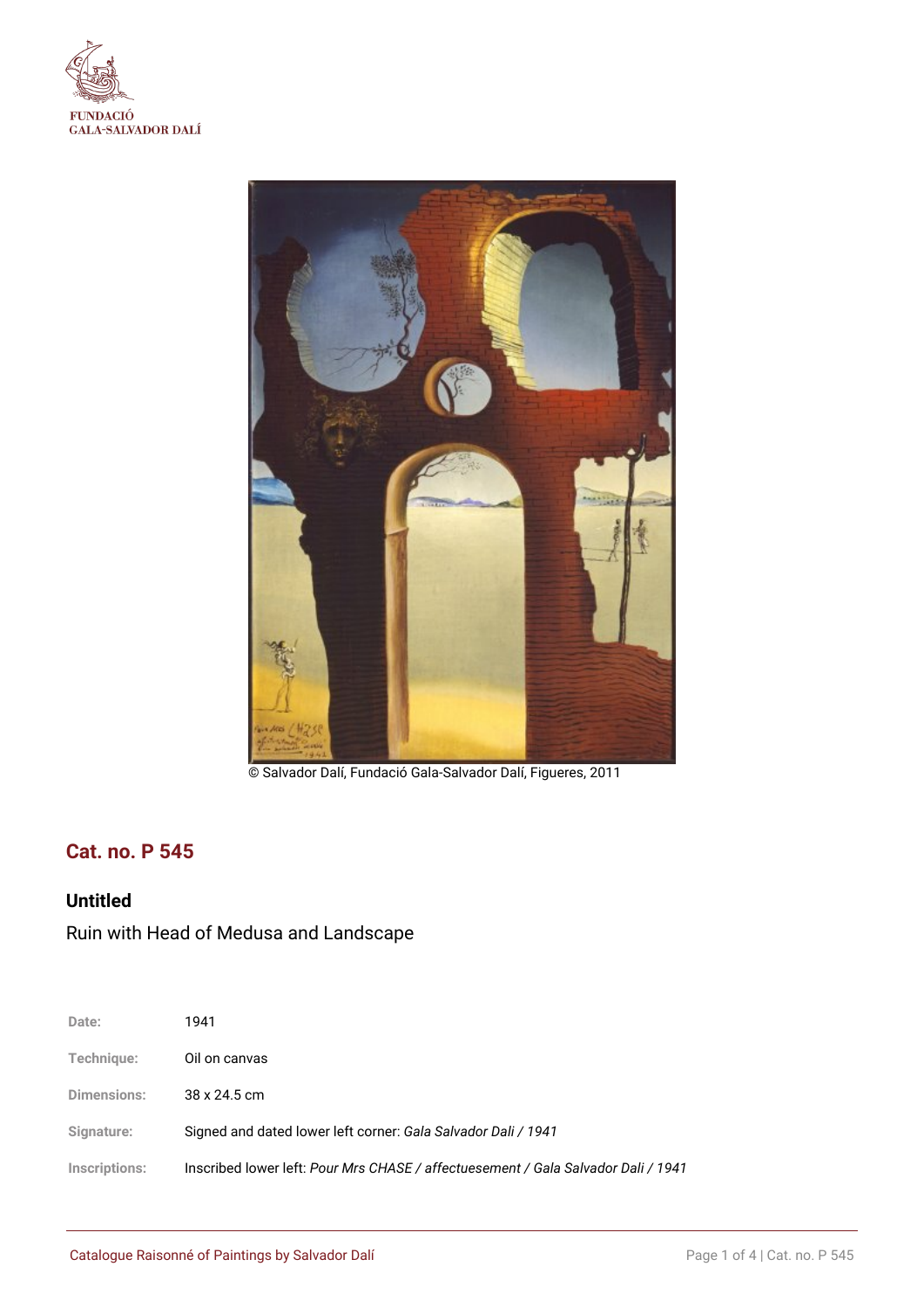

**Location:** Juan Abelló Gallo collection, Madrid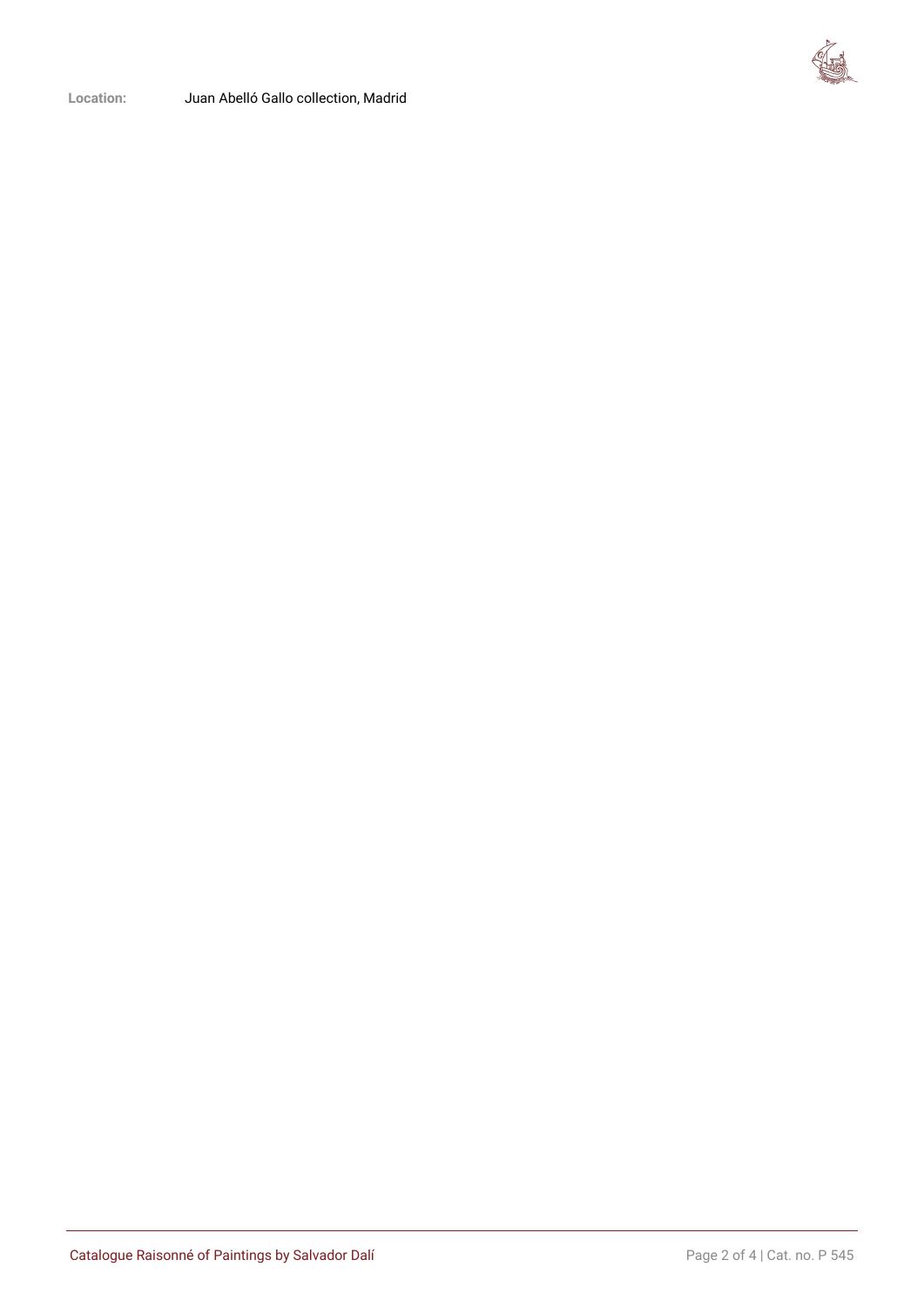#### **Provenance**



- Edna Woolman Chase
- Galería Trece, Madrid

### **Exhibitions**

- 1982, Tokyo, Isetan Museum of Art, *Rétrospective Salvador Dalí 1982*, 28/02/1982 06/04/1982, cat. no.14
- 1989, Stuttgart, Staatsgalerie, *Salvador Dalí, 1904-1989*, 13/05/1989 23/07/1989, cat. no. 222
- 1989, Humlebaek, Louisiana Museum of Modern Art, *Salvador Dali*, 16/12/1989 11/03/1990, cat. no. 42
- 1990, Montréal, Musée des Beaux-Arts, *Salvador Dalí*, 27/04/1990 29/07/1990, cat. no. 59
- 1997, Los Angeles, Los Angeles County Museum of Art, *Exiles + emigrés : the flights of european artists from Hitler*, 23/02/1997 - 11/04/1997, cat. no. 27
- 2001, Segovia, Museo de Arte Contemporáneo Esteban Vicente, *Dalí en las colecciones españolas*, 09/10/2001 06/01/2002, cat. no. 21
- 2004, Venezia, Palazzo Grassi, *Dalí*, 12/09/2004 16/01/2005, cat. no. 199
- 2007, London, Tate Modern, *Dalí & Film*, 01/06/2007 09/09/2007, il. 26

### **Bibliography**

- "Dali's Dream of Jewels", *Vogue*, 15/07/1941, New York, p. 33
- A. Oriol Anguera, *Mentira y verdad de Salvador Dalí*, Cobalto, Barcelona, 1948, p. XXX
- Juan Antonio Gaya Nuño, *Salvador Dalí*, Omega, Barcelona, 1950, il. IV
- José Angelo Gaiarsa, *Respiraçao e imaginaçao*, Jose Angelo Gaiarsa, Sao Paulo, 1971, p. 41 (detail), p. 88 (detail)
- Josep Pla, Salvador Dalí (il.), *Obres de museu*, DASA, Figueres, 1981, p. 151
- *Rétrospective Salvador Dalí 1982*, Edition Art Life, [S.l.], 1982, cat. no. 14
- *Distribucions d'art surrealista*, Distribucions d'Art Surrealista, Barcelona, 1983, p. 11
- *Salvador Dalí, 1904-1989*, Gerd Hatje, Stuttgart, 1989, p. 286
- *Louisiana revy*, [Louisiana Revy], Humlebaek, 1989, p. 18
- *Salvador Dalí*, Musée des Beaux-Arts, Montréal, 1990, p. 111
- Luis Romero, *PsicoDálico Dalí*, Mediterranea, Barcelona, 1991, p. 135
- Robert Descharnes, Gilles Néret, *Salvador Dalí, 1904 -1989*, Benedikt Taschen, Köln, 1994, p. 347
- *Exiles + emigrés : the flights of european artists from Hitler*, Los Angeles County Museum of Art, Los Angeles, 1997, p. 153
- *Dalí en las colecciones españolas*, Museo de arte contemporáneo Esteban Vicente, Segovia, 2001, p. 93
- *Les Essentiels de l'art Dalí*, Ludion, Amsterdam, 2003, p. 228
- *The Portable Dalí*, Universe, New York, 2003, p. 228
- *Persistence and memory : new critical perspectives on Dalí centennial*, Bompiani, [Milà], 2004, p. 111 (detail)
- *Dalí*, Rizzoli, New York, 2005, p. 330
- *Surreal things : surrealism and design*, Victoria and Albert Museum, London, 2007, p. 215
- *Dalí & film*, Tate Publishing, London, 2007, p. 48
- *Dalí: Il sogno del Classico*, Skira, Milano, 2016, p. 124 (detail)